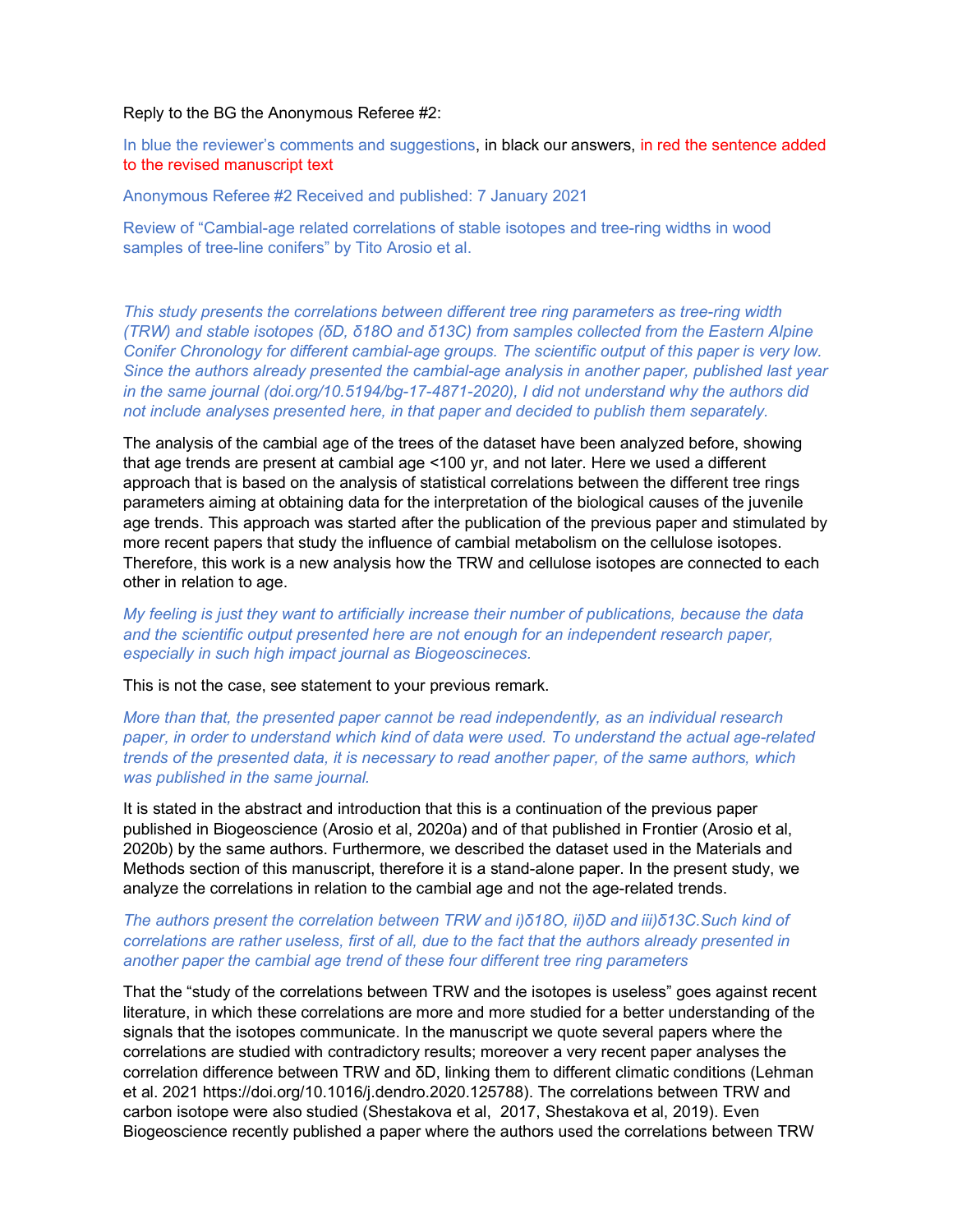and carbon isotopes (Deshpande et al. 2020 - https://doi.org/10.5194/bg-17-5639-2020). Our work increases the knowledge of this phenomenon, looking at how the correlations change according to cambial age and to various types of detrending methods. The relationship between the different isotopes in cellulose is also under investigation, and the combinations of them are used in paleoclimatic study (Nakatsuka et al. 2020, Xu et al 2020). Our data show that they can change as function of the cambial age. The correlations do not have transitive properties if R is < 1.0, so it is important to look not only at the correlations between TRW and isotopes but also among the isotopes.

We have added some sentences in the revised manuscript to underline the usefulness of the study of the relationships between TRW and isotopes:

"Only a few studies have analysed the correlations among TRW values and stable isotope fractionation with rather contrasting results, and some of them have used this relationship to extract climatic and physiological information (Deshpande et al. 2020, Lehmann et al 2021, Shestakova er al. 2017 Shestakova et al. 2019). Also, some combinations of the different isotopes have been used for paleoclimatic studies (Xu et al. 2020, Nakatsuka et al 2020). Most of these previous works used detrended TRW values and the calculated values of the correlation R factors were generally in the range 0.2 - 0.3 (Hafner et al. 2011; Kirdyanov et al. 2008; Schollaen et al. 2013; Shestakova et al. 2019; Weigl et al. 2007), but one work found correlations to be nonsignificant (Sidorova et al. 2010). However, none of the studies has taken into consideration how the cambial age of isotope samples can affect such correlation analyses. To fill this gap, we reanalyzed our database and divided the samples in classes of cambial age, with attention to the juvenile phase, i.e. the first 100 cambial years, and we studied the correlations between TRW and stable isotopes, using raw data as well as detrended data applying different detrending methods."

## and secondly, because between these parameters does not exist any links.

In fact the presence of links among these parameters has been shown before. For example Szejner et al. (2020) indicated a "link between cambial activity and triose phosphate cycling", and TRW is known to be an index of cambial activity (Srivastava, 1976) and triose phosphate cycling is known to affect δ18O and δD values (Sternberg & DeNiro, 1983; Hill et al., 1995; Barbour & Farquhar, 2000, Augusti et al. 2006), in good agreement with the data we present. Moreover, TRW and δ<sup>13</sup>C are linked via carbon allocation strategies (Shestakova et al. 2019) and are affected by climatic and regional variations, but not by cambial age (our results). In addition, we also studied the correlations among the isotopes sharing the same source, i.e. δD and  $\delta^{18}$ O. We found that the correlation between  $\delta$ D and  $\delta^{18}$ O change with cambial age and they correlate differently for the two species (negatively for pine and positively for larch).

## The TRW does not influenceδ18O andδ18O does not influence TRW, the same with other parameters. The variation of the TRW is independent of the δ18O,δD, or δ13C variations.

We agree that there is no direct causal influence of TRW on  $\delta^{18}$ O and  $\delta$ D and viceversa, however these values may be influenced similarly by external or internal drives, and our work is focused to better understand these connections. A linkage between TRW and cellulose isotopes has been shown before, as stated above (Szejner et al. 2020, Shestakova et al 2019). This link can be caused by climatic driver or biochemical events, looking at our large database we are able to identify the biochemical linkage out to the common climatic driver. The aim work is to understand how these relationships change with respect to the cambial age, regardless of climatic factors.

The correlations are made between parameters that do not have a cause-and-effect relationship. When correlation analyses are performed, it is supposed to be a connection or a relationship between those two parameters, but in this case, the only connection can be the presence or absence of the trend in juvenile cambial age of the trees, and this aspect was showed in the previous paper.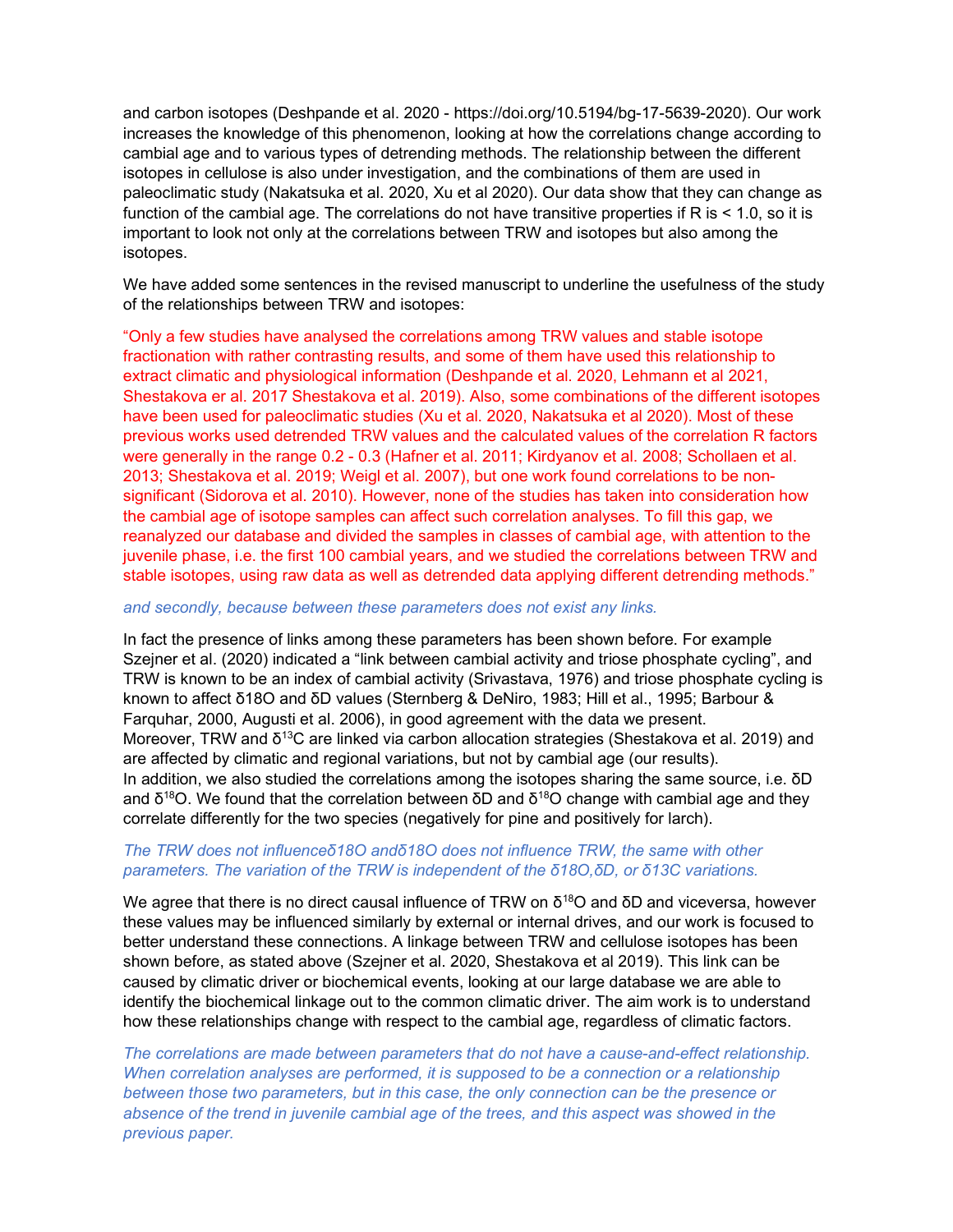The reviewer has to consider not only a time dependence (juvenile effect) but also a dependence on biochemical processes related to the metabolism. In order to disentangle these different influences we applied statistical methods. Correlation is a statistical measure of the strength of a relationship between two quantitative variables, and it does not imply causation! It is a tool aimed at identifying a common driver of two variables, and this may lead to novel interpretations. Our aim was to understand the change in relationship between the variables during cambial age for a better understanding of the causes of the age trend, that so far are just hypothesized. In the previous paper we did not analyse correlations and we did not propose interpretations for the juvenile age trends.

The obtained correlations are due mainly to the trend of the data, and the trend is already a demonstrated fact of these series. When you correlate two data sets with similar or opposite trends, automatically you will get a correlation coefficient (positive or negative). And the explanation of such correlations, correlations between parameters that do not have a link between them, based on the physiological processes of trees are only speculations.

We agree with the reviewer that correlations can be caused by common trends of the data. In fact, exactly to correct this problem, we made a linear detrend of each cambial age class ( fig 1 d,e,f and 2d,e,f). The finding that after detrending the correlations remained significant shows that they are not driven by the age-related trends of the juvenile phase. Moreover, we did not observe a correlation TRW-  $\delta^{13}$ C in the juvenile phase using both raw and detrended data, even though we previously showed that carbon presents an age-related trend in cembran pine. Also, δD has species-specific age trends but its correlation with TRW in the juvenile phase is not speciesspecific.



We add the figure S3 in supplement to better show the three different scenarios (raw, linear detrending, and spline for TRW):

Figure S3. TRW and d18O values during tree cambial age expressed in the three forms used for the correlation analysis. The upper panels show raw data of TRW (a) and d18O (b); the middle panels show linear detrended data of TRW (c) and d18O (d) ; the lower panels show linear spline detrended data of TRW (e) and raw data of d18O (f). The values of larch trees are in red, those of cembran pine are in turquoise